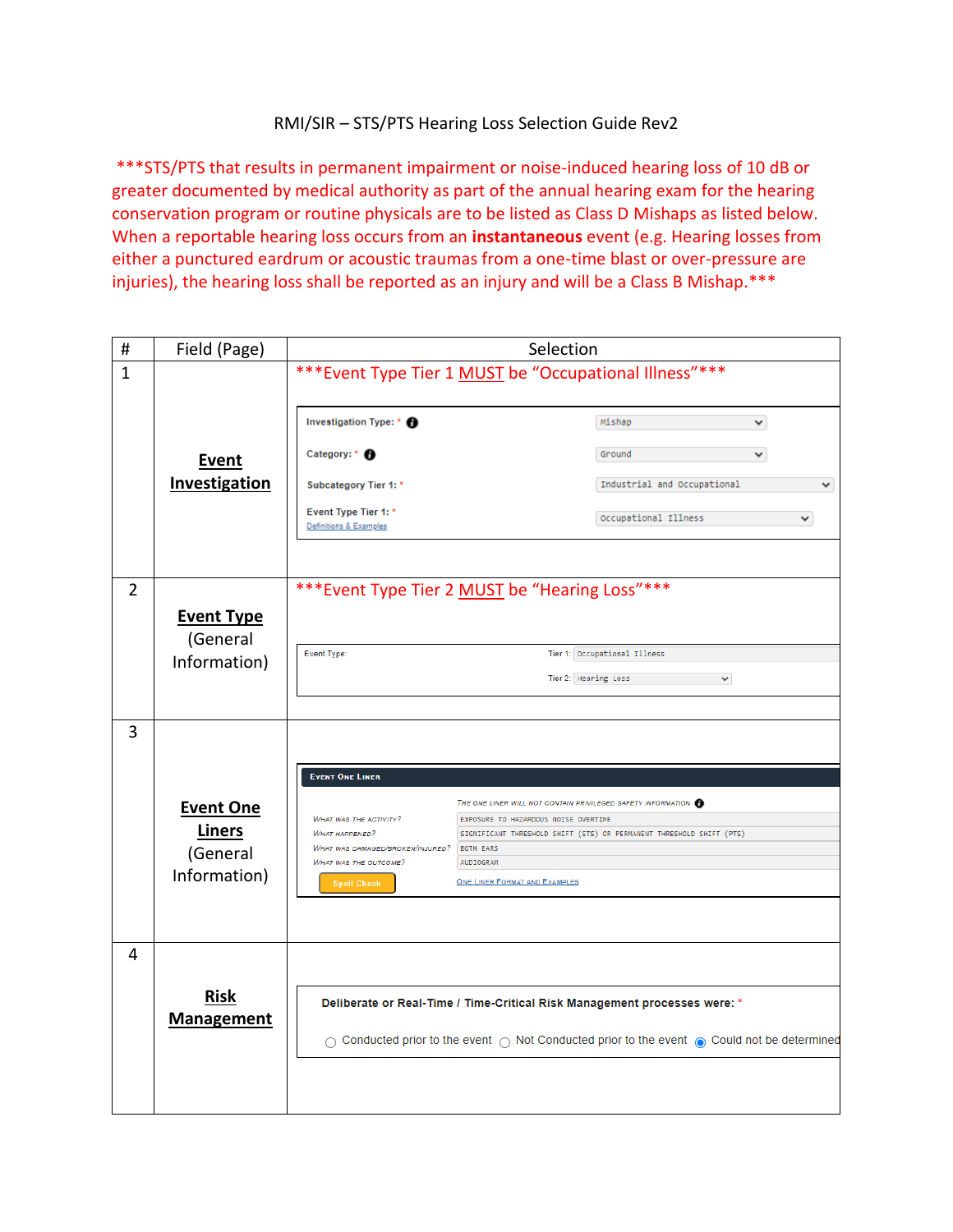\*\*\*STS/PTS documented by medical authority as part of the annual hearing exam for the hearing conservation program or routine physicals are to be listed as Class D Mishaps and will have an Injury Severity of "No Lost Time" with a check mark next to "Other Significant Illness/Injury".\*\*\*

5

|                    | Duty Status Tier 1:                                                                                                   | On<br>$\checkmark$                                                   |
|--------------------|-----------------------------------------------------------------------------------------------------------------------|----------------------------------------------------------------------|
|                    | Duty Status Tier 2:                                                                                                   | <b>No Further Status</b><br>$\checkmark$                             |
|                    | Shop/Code: A                                                                                                          | Need Help with Duty Status?                                          |
|                    | 1st line supervisor name at the time of the                                                                           |                                                                      |
|                    | event/when the Occupational Illness was<br>reported:                                                                  | John Doe                                                             |
|                    | Number of years and months of<br>experience performing task at the time of<br>the event/working in the primary field: | Months<br>Years<br>1                                                 |
|                    | <b>Injury Severity:</b>                                                                                               | No Lost Time<br>$\checkmark$<br>Need Help With Severity Definitions? |
|                    | Check All that apply:                                                                                                 | Annual / Routine Audiogram:                                          |
| <b>Person Info</b> | <b>Loss of Consciousness</b><br><b>Medical Treatment Greater than First Aid</b>                                       | Event Class: Class D                                                 |
|                    | Other Significant Illness/Injury                                                                                      |                                                                      |
| Page 1             | <b>Restricted Duty</b>                                                                                                | <b>Injury Severity: No Lost Time</b>                                 |
| Person)            | <b>Temporary Job Transfer</b>                                                                                         |                                                                      |
| Information)       | <b>Partial Days</b>                                                                                                   |                                                                      |

\*\*\*When a reportable hearing loss occurs from an **instantaneous**  event (e.g. Hearing losses from either a punctured eardrum or acoustic traumas from a one-time blast or over-pressure are injuries), the hearing loss shall be reported as an injury and will be a Class B Mishap. When reporting this mishap, you will have to complete a Preliminary Message that will collect limited information initially. Once the Preliminary Message has been approved by the NSC QC Department, you will be able to complete the Final Message.\*\*\*

| Assigned Organization:  |                                         |
|-------------------------|-----------------------------------------|
|                         | Same as Accounting Organization         |
| <b>Injury Severity:</b> | Permanent Partial Disability V          |
|                         | Need Help With Severity Definitions?    |
|                         | Instantaneous Event:                    |
|                         | <b>Event Class: Class B</b><br>۰        |
|                         | Injury Severity: Permanent Partial<br>۰ |
|                         | <b>Disability</b>                       |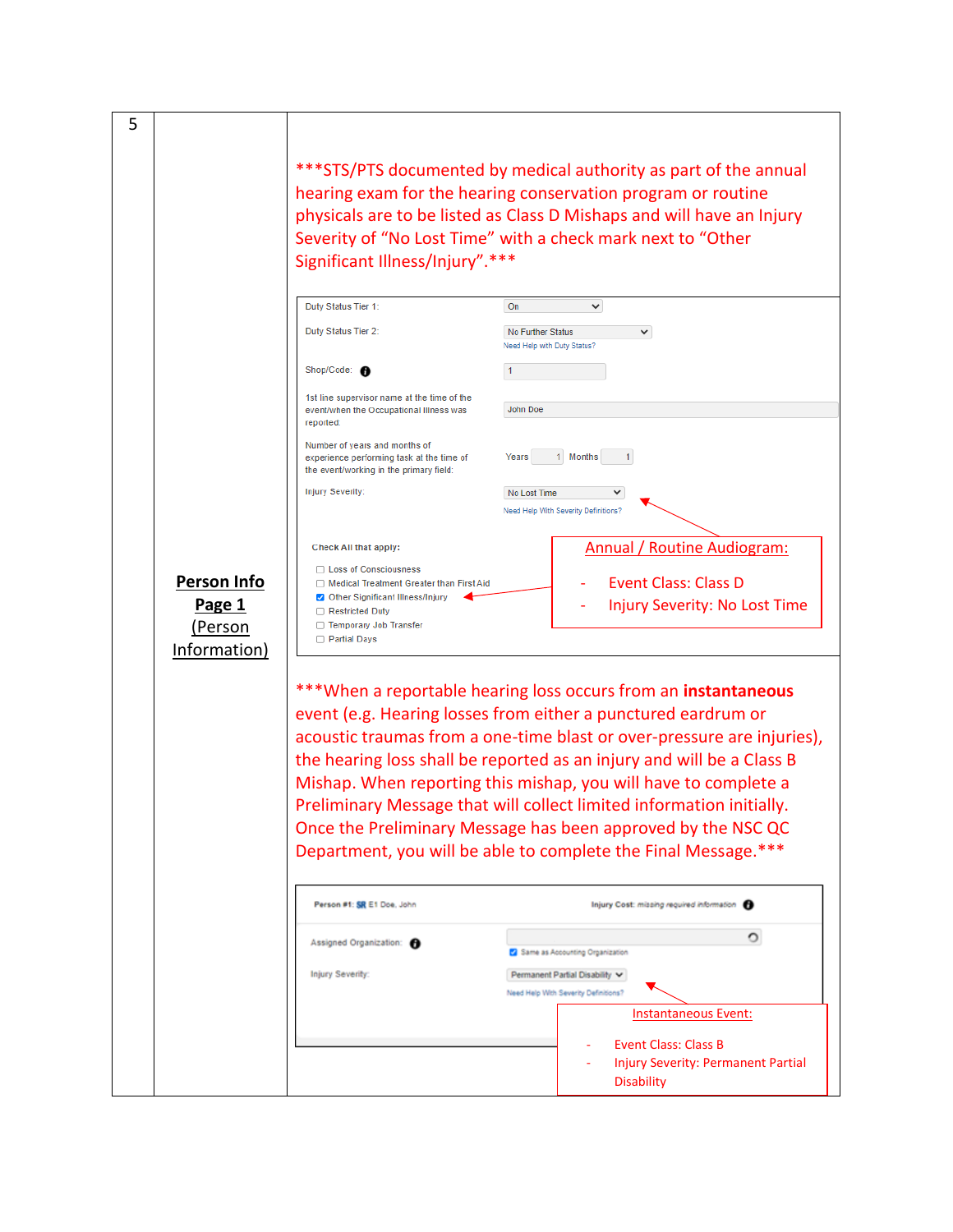| 6 | <b>Illness Form</b><br><b>Submitted</b><br>(Occupational<br>Illness)              | <b>Illness Form Submitted:</b><br>$\triangleright$ CA-2<br>$\Box$ CA-6<br>$\Box$ LS-201<br>$\Box$ LS-202<br>$\Box$ OSHA Form 301<br>Other, Describe                                                                                           |                                                                                                                                                                                                                          |
|---|-----------------------------------------------------------------------------------|-----------------------------------------------------------------------------------------------------------------------------------------------------------------------------------------------------------------------------------------------|--------------------------------------------------------------------------------------------------------------------------------------------------------------------------------------------------------------------------|
| 7 | <b>Illness</b><br><b>Exposure</b><br><b>Duration</b><br>(Occupational<br>Illness) | ***Date exposure began is the date that shift was identified by<br><b>Occupational Health. (Date of Audiogram)***</b><br>Illness Exposure Duration <sup>6</sup><br>Date Exposure Began:<br>Date Exposure Ended:<br><b>Total Days Exposed:</b> | 05 OCT 2020<br><b>Z</b> Exposure On-going<br>1                                                                                                                                                                           |
| 8 | Date of<br><b>Symptom</b><br>Onset<br>(Occupational<br>Illness)                   | <b>Occupational Health. (Date of Audiogram)***</b><br>Date of Symptom Onset: <b>O</b><br>Preliminary Diagnosis Tier 1:<br>Preliminary Diagnosis Tier 2:<br>Preliminary Diagnosis Tier 3:                                                      | ***Date of symptom onset is the date that shift was identified by<br>05 OCT 2020<br>臝<br>Unable to Determine<br>◡<br>Hearing<br>Hearing Loss, Mixed (Conductive/Sensorineural) ↓<br>$\checkmark$<br>No Further Breakdown |
| 9 | Date of<br>Preliminary<br><b>Diagnosis</b><br>(Occupational<br>Illness)           | by Occupational Health. (Date of Audiogram)***<br>Date of Preliminary Diagnosis:<br>Treatment Administered:<br>Type of Hazard: <b>O</b><br>Exposure Route: <b>O</b><br>Illness due to routine activities?                                     | *** Date of preliminary diagnosis is the date that shift was identified<br>臝<br>05 OCT 2020<br>Definitive Medical<br>v<br>Physical<br>Ear<br>╰<br>⊚ Yes ⊜ No                                                             |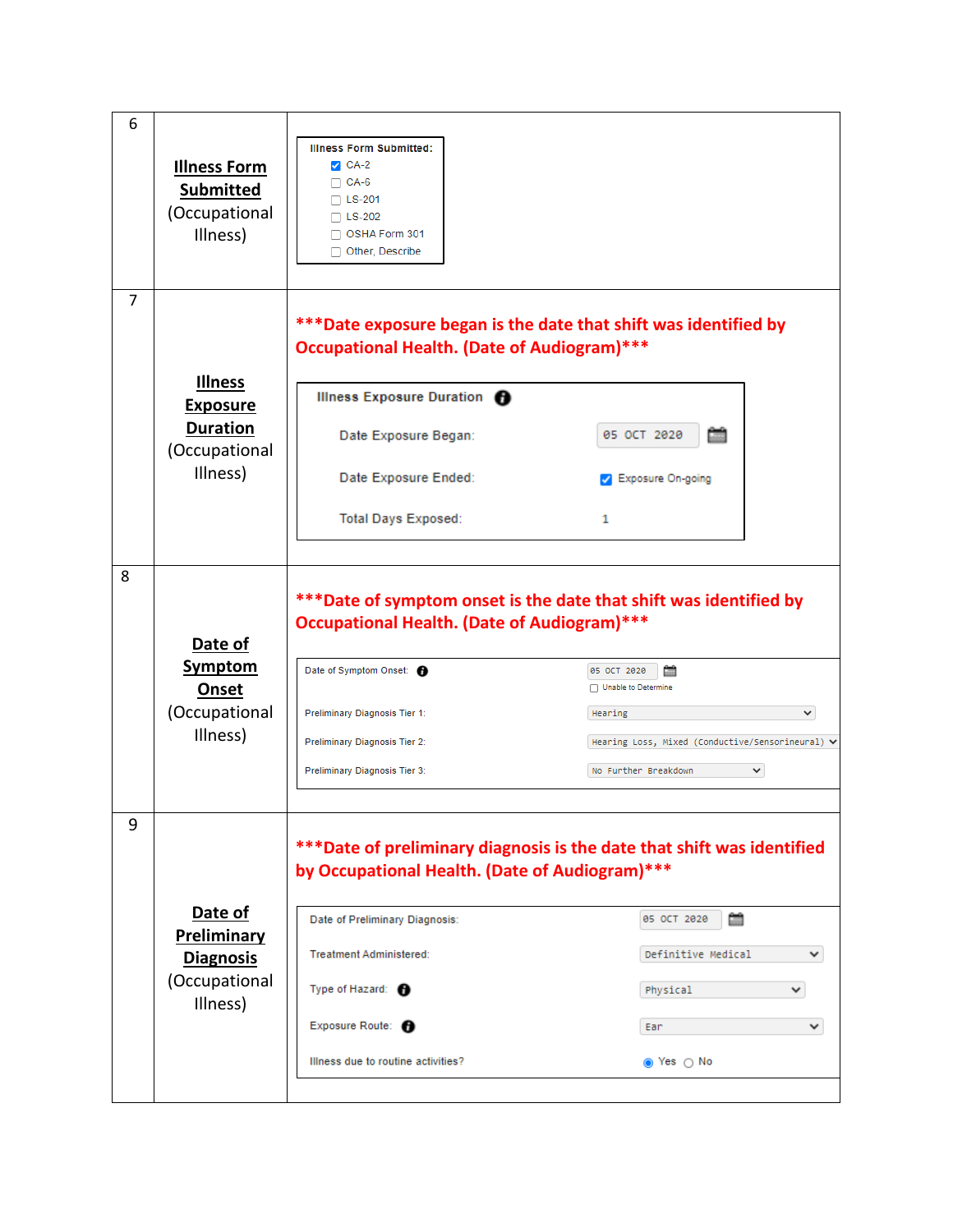| 10 |                                  |                                                                                                                                                  |                                                                                    |
|----|----------------------------------|--------------------------------------------------------------------------------------------------------------------------------------------------|------------------------------------------------------------------------------------|
|    | <b>Final</b><br>Determination    | Do you have enough information to make a final<br>determination?*                                                                                | n Yes ∩ No                                                                         |
|    |                                  | Final Diagnosis Tier 1:*                                                                                                                         | Hearing<br>v                                                                       |
|    |                                  | Final Diagnosis Tier 2:*                                                                                                                         | Hearing Loss, Mixed (Conductive/Sensorineural) ↓                                   |
|    | (Occupational                    | Final Diagnosis Tier 3: *                                                                                                                        | $\checkmark$<br>No Further Breakdown                                               |
|    | Illness)                         | Date of Final Diagnosis:                                                                                                                         | 05 OCT 2020                                                                        |
|    |                                  | Have you determined this condition as an occupational<br>illness?*                                                                               | s Yes ⊜ No                                                                         |
| 11 |                                  | *** Indicate which ear suffered the shift. If both ears are affected,<br>create one injury for the left ear and one injury for the right ear.*** |                                                                                    |
|    |                                  | Injured Body Part Tier 1: *                                                                                                                      | Head/Neck<br>v                                                                     |
|    | <b>Injury</b>                    | Injured Body Part Tier 2: *                                                                                                                      | Ear, Inner<br>$\checkmark$                                                         |
|    | <b>Information</b><br>(Injuries) | Side of Body: *                                                                                                                                  | $\circledcirc$ Right $\circlearrowright$ Left                                      |
|    |                                  | Injury Type Tier 1:*                                                                                                                             | External Causes (Other Effects of)<br>$\checkmark$<br>Need help with injury types? |
| 12 |                                  | *** Factor should represent information known with a minimum<br>mention of PTS/STS and Audiogram.***                                             |                                                                                    |
|    |                                  | <b>Factor Title: *</b>                                                                                                                           |                                                                                    |
|    |                                  | SVM suffered a PTS                                                                                                                               |                                                                                    |
|    |                                  | Investigative Area: *                                                                                                                            |                                                                                    |
|    | <b>Casual Factors</b>            | <b>other</b>                                                                                                                                     |                                                                                    |
|    |                                  |                                                                                                                                                  |                                                                                    |
|    | (Factors)                        | <b>Investigation &amp; Analysis Narrative: *</b>                                                                                                 | <b>Spell Check</b><br><b>Detailed Instructions</b>                                 |
|    |                                  | During their Annual Audiogram, SVM was diagnosed with a PTS.                                                                                     |                                                                                    |
|    |                                  | Determination: *                                                                                                                                 |                                                                                    |
|    |                                  | Causal Factor                                                                                                                                    |                                                                                    |